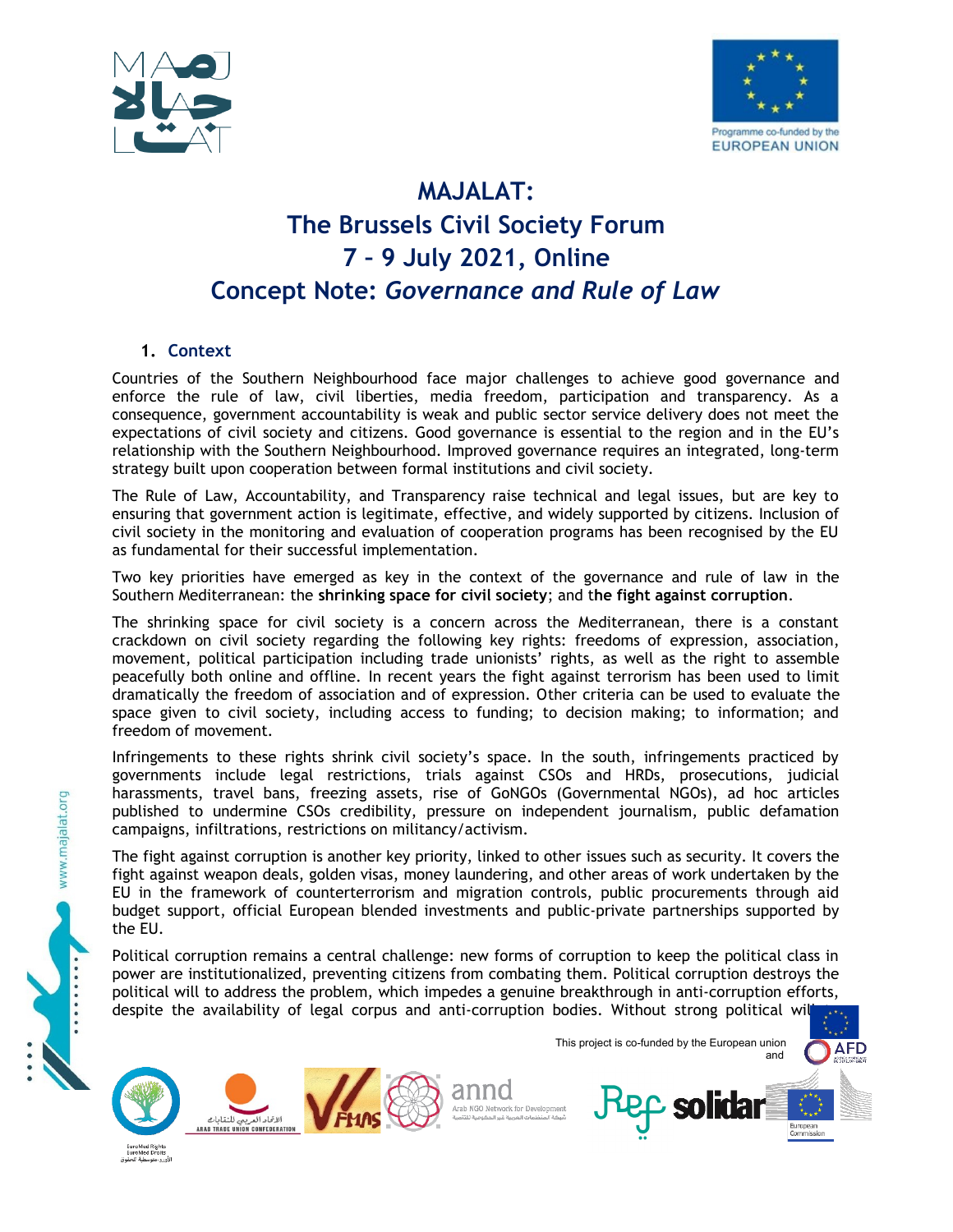



combat corruption in the public sector, people's political rights in the region will continue to be undermined. To this regard, cross analysis with global democracy data provided by Transparency International reveals a link between corruption and the health of democracies3: the results indicate that countries with the least protection for press and civil society tend to have the worst rates of corruption.

The COVID pandemic added new legal constraints on CSO which see their space to operate in an open and enabling environment at danger. A periodic country-by-country flagship report on this issue could be an influential tool to raise the awareness in the EU as well as in the countries of the region.

### 1. **Majalat activities and recommendations under Governance and the Rule of Law**

This concept note on governance and the rule of law is the result of 3 annual cycles of meetings at national, regional, and European levels organized by MAJALAT with key recommendations being presented at the Brussels Civil Society Forum in 2018 and 2019, the 2020 edition being postponed due to the COVID-19 pandemic. The cycle of national workshops became a series of webinars that ran from May to September 2020. A first cycle aimed to reflect on the impact of the COVID-19 crisis in the Euro-Mediterranean region and to follow up on the recommendations made during the MAJALAT 2019 activity cycle. A second round focused on capacity building to deepen civil society's knowledge of EU policy relevance. A third round of webinars was held to discuss with EU representatives the MAJALAT recommendations and the impact of the crisis on these issues.

The South Seminar**,** which allows for a discussion of these policies at regional level, also took place online and provided a report on Human Rights, Governance, Rule of Law & Civil Society space based on several workshops and online activities held over the year 2020. Each recommendation was discussed and enriched with participants and by MAJALAT's members.

In May 2021, MAJALAT commissioned 6 experts to produce a research on the project's thematic areas. The research on Governance and the Rule of Law, which had a focus on the Renewed partnership with the Southern Neighbourhood by the EU, which sets a new agenda for the Mediterranean, and the ongoing COVID-19 Pandemic. The research was presented and discussed at a National Roundtable in Tunis, which civil society, EU representatives and local authorities attended. The recommendations that result from this research and national roundtable will be presented at the Civil Society Forum.

#### **Recommendations on the shrinking space for civil society**

#### **The recommendations resulting from the series of webinars:**

- 1) Monitor measures taken by governments towards human rights defenders, journalists and people critical of the regime to shed light on potential or concrete abuses of power.
- 2) EU Delegations are asked to: engage as soon as possible in discussions with genuine CSO to find concrete mechanism adapted to each national context to identify GONGOs.
- 3) The EU must reinforce its efforts to provide access and funding to local CSOs in Palestine and in Palestinian and Syrian Refugee camps wherever they are.
- 4) The EEAS and EU delegations, DG DEVCO and DG NEAR should systematically and periodically make available relevant and useful information to civil society about the process of programming.
- 5) Human rights, civil society participation and gender must be increasingly mainstreamed in each external instrument and priority of the EU under the new MFF. By extension, CSOs should be able







anno Arab NGO Network for Developr



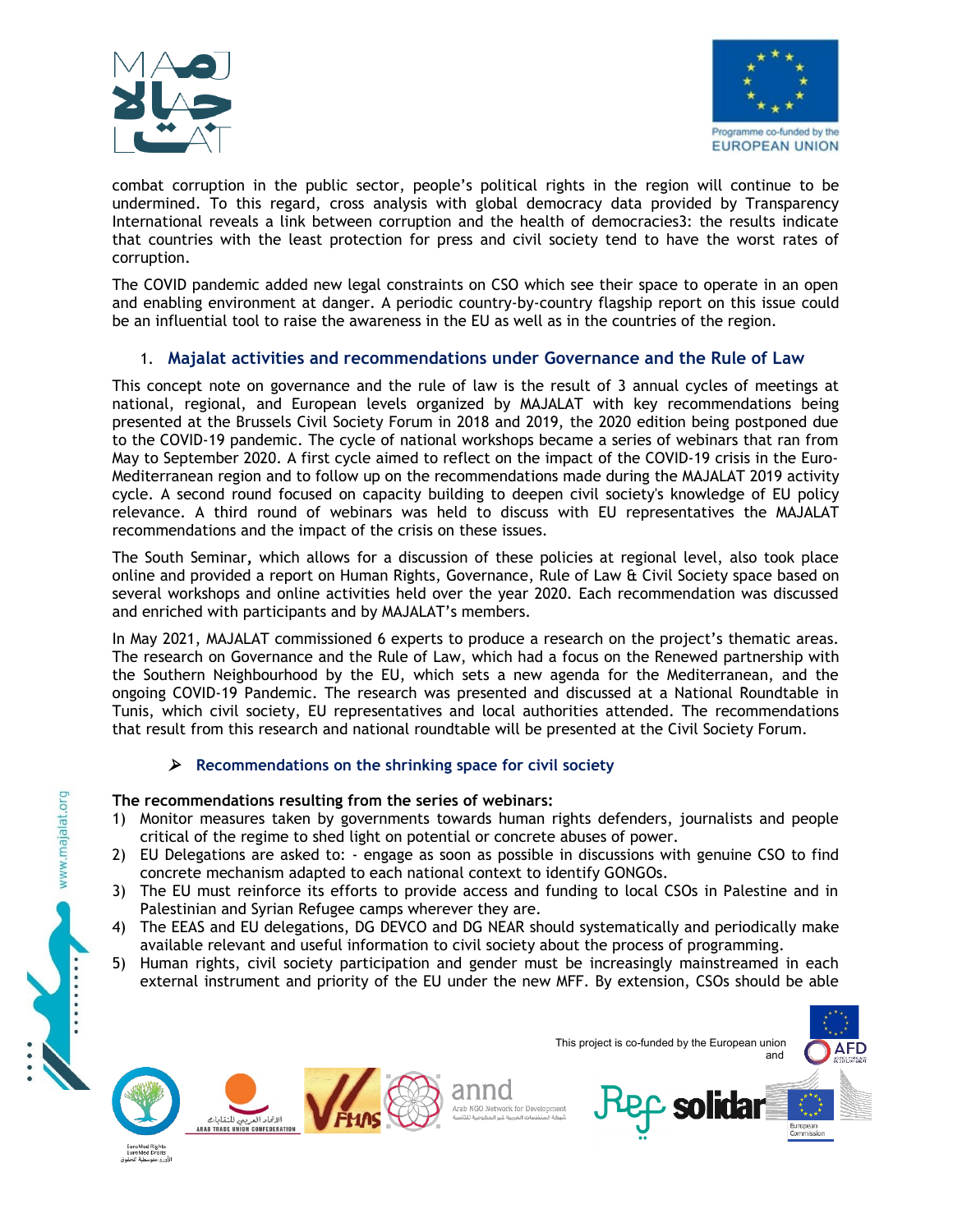



to monitor the instruments and policies related to the fight against terrorism, security and export of weapons in the Neighbourhood South region on a regular and transparent basis.

- 6) Majalat proposes to look into the possibility of conducting a pilot project to assess the country by country situation regarding Shrinking Space to be drafted during a next phase of Majalat.
- 7) Majalat proposes that the EU considers and assess the feasibility of using crypto money in countries where access to funding by local CSOs is restricted due to legal provisions.
- 8) The EU should apply the same fiscal standards for grants to governments & NGOs in relation to VAT.
- 9) The EU is encouraged to use a progressive set of sanctions starting by a 'less for less approach' which includes to cut 10% of country envelops as a political signal sent to the authorities before activating the more official 'Human rights suspension clause'.

#### **The recommendations resulting from the Neighborhood South Policy Seminar:**

- **1)** On the issue of protection of human rights defenders and the shrinking space of civil society, to give more visibility and awareness vis-à-vis European decisions makers and media, on the critical situations in the region faced by Human rights defenders, opponents and journalist as well as on the attempts against the right of association and assembly.
- **2)** Guarantying the independence of civil society actors at national level, regarding GONGOs, the easiest way to address this situation would consists in asking ALL applicants to EU funding to declare online (through the EU applicant eligibility scrutiny online system – PADOR) that there are no "conflict of interest between the leadership of the non-for-profit association and leaders of political parties and firms".

#### **Recommendations on the fight against corruption**

#### **The recommendations resulting from the series of webinars:**

- 1) Require transparency in procurement processes.
- 2) Introduce a monitoring procedure for private donations funds in order to keep track of where they are being sent, how they are being spent and on what criteria these decisions are based on.
- 3) Institutions such as the IMF, the European Bank for Reconstruction and Development and the EU should promote transparency, accountability and rule of law in coronavirus-related emergency relief programs to ensure that the billions of dollars they are disbursing help the most vulnerable.
- 4) Focus more on corruption in the military and defence sector.
- 5) The EU is asked to be more proactive in its financial and audit controls vis-à-vis public institutions in partner countries that channel funds from the EU.
- 6) Budget support is increasingly oriented to blended investments. In this evolving context, Majalat calls the EEAS and DG NEAR to create an open space for CSOs to monitor these new modalities and concrete opportunities for civil society to take part in these mechanisms as important actors for social justice.
- 7) The ongoing negotiations on instruments should be used by the EU to strengthen the implementation of monitoring tools of Neighbourhood South agreements with a specific attention to good governance of EU funds and fight against corruption.
- 8) The High Representative of the EU is asked vis-à-vis its peers in the Commissioner College to push for increased good governance and transparency in the publication of the names of citizens who obtained golden visas.

www.majalat.org





anno Arab NGO Network for Developr

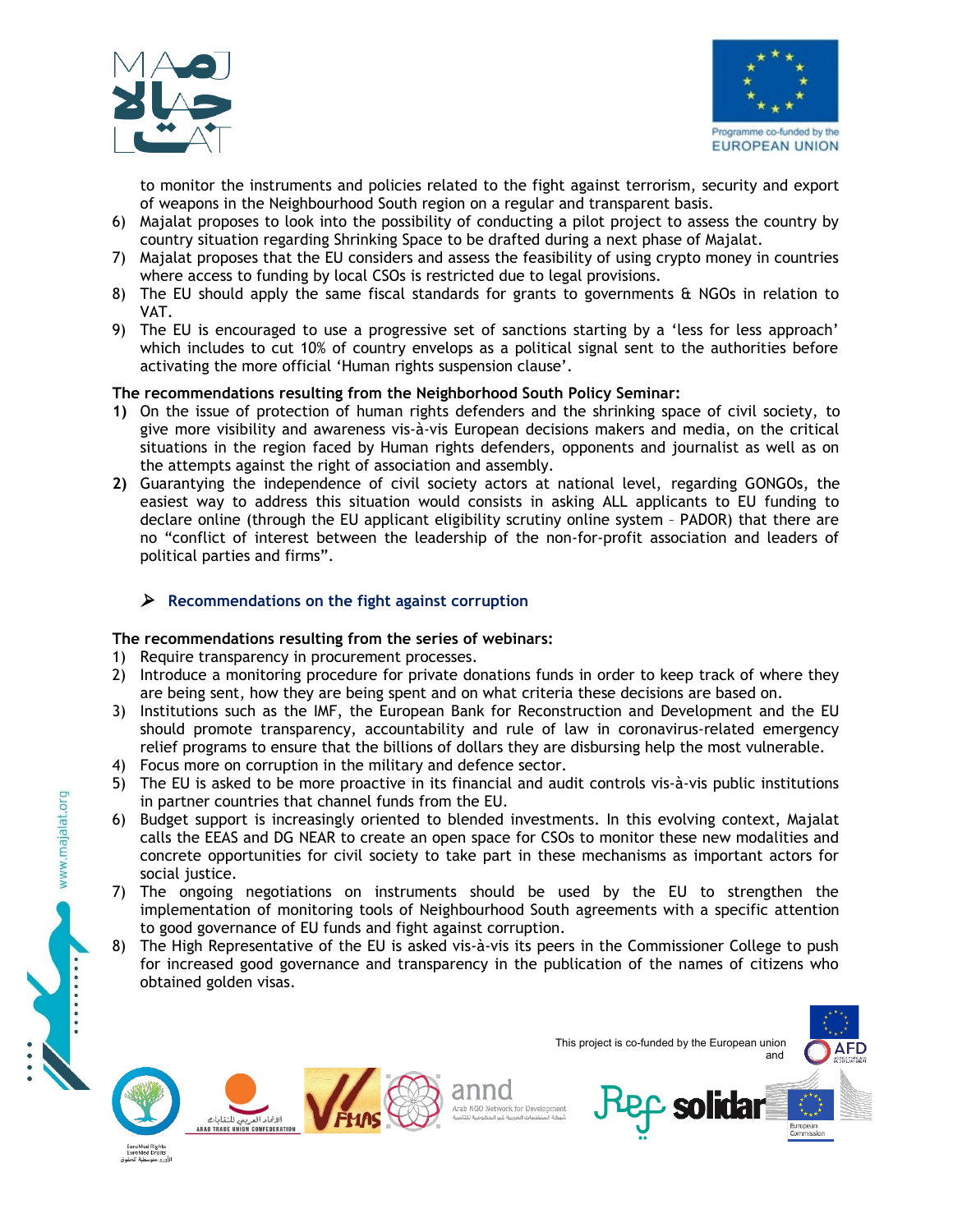



- 9) The EEAS is invited to extend the recent EU mechanism against individuals responsible of human rights violations to persons who escape their countries for corruption.
- 10) The role of civil society is fundamental in pushing for the adoption of whistle blowers protective laws
- 11) The EU should provide technical support to partner countries when asset recovery is involved through a new EU initiative aiming at mobilizing best practices and norms existing at international level.

#### **The recommendations resulting from the Neighborhood South Policy Seminar:**

1) Need to address the complex and highly specialized issues of weapons  $\theta$  arms exports, golden visa, assets recovery, money laundering, the several initiatives undertaken by the EU in the framework of counterterrorism and migration controls, public procurements through aid budget support, official European blended investments and public-private partnerships supported by the EU.

## **2. Conclusions & findings of the thematic research**

Following a recommendation made during the series of Webinars and the South Seminar in 2020, it was decided to produce a research on the country by country situation regarding Shrinking Space, as well as the fight for corruption. These where chosen as they are both crucial regarding the Governance and Rule of Law thematic was also included. Additionally, it was decided to have a special focus on civil society organisations defending human rights. The need to create a safe space for these organisations is extremely important when it comes to the shrinking space of civil society. This study also analysed the impact of the EU's new partnership with its southern neighbourhood on human rights in the region and took into account the impact of the COVID-19 virus.

The trend throughout the region was for governments with an already authoritarian approach to take advantage of the COVID-19 to further restrict and repress civil society in the region. Freedom of association and assembly was already a challenge in countries such as Egypt, the COVID-19 provided an added excuse for the government to crackdown on these freedoms, creating a further shrinking space for civil society. The fight against corruption is a clear priority in the region. Lebanon last August 2020 showcased one of the most devastating consequence that can come from having a corrupted government, when one of the biggest nitrate bombs exploded at the port. The accountability for this crime is yet to be obtained, almost one year on.

Of course, national situations will vary, and therefore of the role of the EU representations in each of these countries, is inevitable. Indeed, it is not possible to lump together countries currently experiencing open civil wars, such as Syria and Libya, with countries awaiting territorial redefinition (Palestine and Israel) or caught in the dilemma of the temptation of modernism and the conservatism of their society (Morocco, Tunisia and Jordan), or a country such as mentioned, Lebanon, where chronic institutional corruption invalidates any democratic project, while the army authoritatively controls social peace in Algeria and the Muslim Brotherhood in Egypt.

However, the EU has the legitimate right to decide what the minimum conditions should be for a partner or partners to benefit from its development cooperation assistance. It is worth noting that for decades, international cooperation - and not only the EU - has turned a blind eye to or diminished the profound impact of corruption on the efficiency and effectiveness of its technical and financial assistance. From this point of view, the fact that MAJALAT focuses its recommendations (first webinar



www.majalat.org